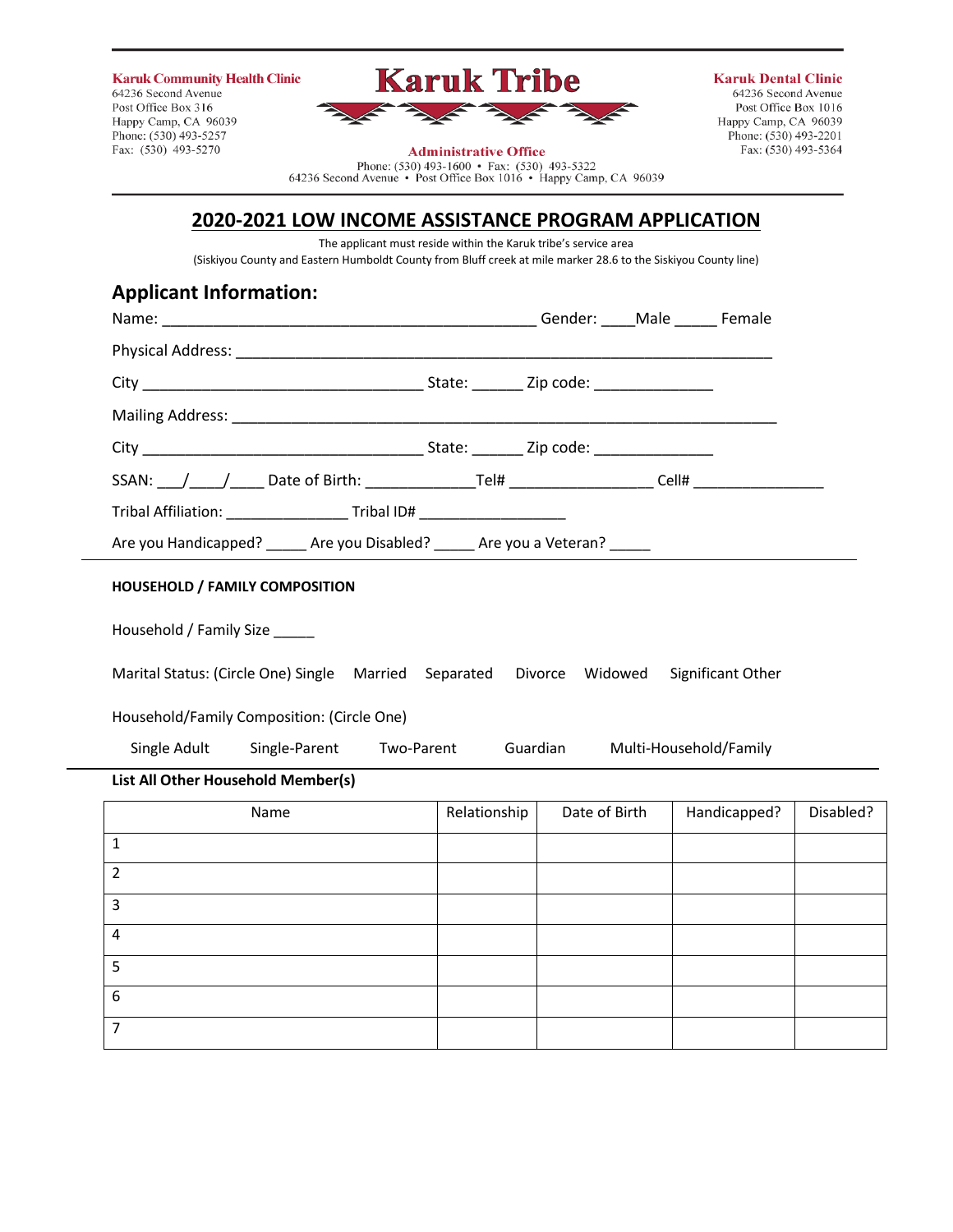### **Applicant Income: List all income received in the last month.**

| <b>Name of Employer/Income Source</b> | <b>Monthly Earned</b><br>Income | <b>Monthly Unearned</b><br>Income | No Income |
|---------------------------------------|---------------------------------|-----------------------------------|-----------|
| <b>Name of Employer/Income Source</b> | <b>Monthly Earned</b><br>Income | <b>Monthly Unearned</b><br>Income | No Income |
|                                       |                                 |                                   |           |

### **Spouse Income: List all income received in the last month.**

| Name of Employer/Income Source        | <b>Monthly Earned</b><br>Income | <b>Monthly Unearned</b><br>Income | No Income |
|---------------------------------------|---------------------------------|-----------------------------------|-----------|
|                                       |                                 |                                   |           |
| <b>Name of Employer/Income Source</b> | <b>Monthly Earned</b><br>Income | <b>Monthly Unearned</b><br>Income | No Income |
|                                       |                                 |                                   |           |

### **Receiving/Pending Other Services (Please check all that apply) None (Not receiving or have any services pending)**

| <b>Earned Income</b>                  | <b>Amount</b> | <b>Unearned Income</b>  | <b>Amount</b> |
|---------------------------------------|---------------|-------------------------|---------------|
| Wages/Salaries                        |               | SSI                     |               |
| Alimony/Child Support                 |               | <b>SSA</b>              |               |
| Retirement/Pension                    |               | <b>County GA</b>        |               |
| Gifts/Contribution                    |               | <b>County TANF</b>      |               |
| Income Refund(Federal/State)          |               | <b>Tribal TANF</b>      |               |
| Insurance Settlement                  |               | Food Stamps             |               |
| Interest/dividend                     |               | <b>Food Commodities</b> |               |
| Lottery/Gaming Income                 |               | <b>LIAP</b>             |               |
| Retirement/Pension                    |               |                         |               |
| <b>Tribal Per Capita Payments</b>     |               |                         |               |
| Social Security/ Survivor/ Disability |               |                         |               |
| <b>Unemployment Benefits</b>          |               |                         |               |
| Veterans Benefits                     |               |                         |               |

| <b>Unearned Income</b>  | Amount |
|-------------------------|--------|
| SSI                     |        |
| SSA                     |        |
| County GA               |        |
| <b>County TANF</b>      |        |
| <b>Tribal TANF</b>      |        |
| Food Stamps             |        |
| <b>Food Commodities</b> |        |
| <b>LIAP</b>             |        |
|                         |        |
|                         |        |
|                         |        |
|                         |        |
|                         |        |

**Required Documentation** Tribal Members applying for LIAP assistance must provide the following information to be determined eligible to receive services from the LIAP program.

| Documents Needed                  | Description                                                            | Submit | Program              |
|-----------------------------------|------------------------------------------------------------------------|--------|----------------------|
| Tribal ID                         | Karuk Tribal ID/ Certificate                                           | Copy   | LIHEAP, GA CSD, LIAP |
| State Drivers License or State ID | California Drivers License or State ID                                 | Copy   | LIHEAP, GA CSD, LIAP |
| <b>Birth Certificate</b>          | Birth Certificate                                                      | Copy   | LIHEAP, GA CSD, LIAP |
| Social Security Card              | Social Security Card- (Everyone in the Household)                      | Copy   | LIHEAP, GA CSD, LIAP |
| Earned/Unearned Income            | Applicant                                                              | Copy   | LIHEAP, GA CSD, LIAP |
| Miscellaneous Income              | Individuals 18 or older living in Household                            | Copy   | LIHEAP, GA CSD, LIAP |
| INo Income Form                   | Individuals 18 or older living in Household                            | Signed | LIHEAP, GA CSD, LIAP |
| Proof of Residence                | Copy of electricity bill, Propane, Rental Agreement etc.               | Copy   | LIHEAP, GA CSD, LIAP |
| Letter of Denial                  | A letter from an emergency resource agency stating services are denied | Copy   | LIHEAP, GA CSD, LIAP |
| Energy Bill                       | Electric, Gas, Propane, Kerosene, Natural Gas, etc.                    | Copy   | LIHEAP, GA CSD, LIAP |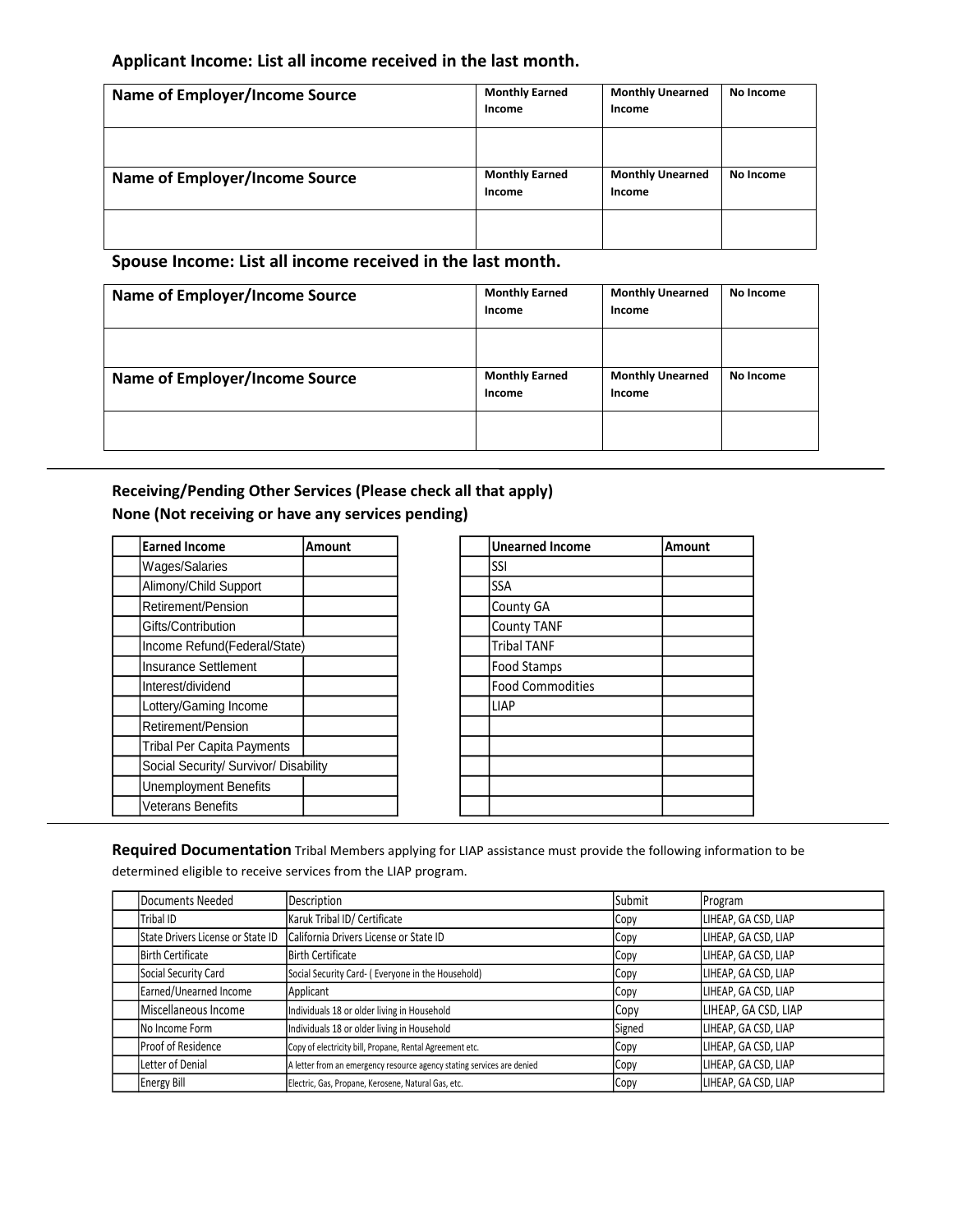| Are you:                                                                               | Type of dwelling:                                                                                                |                                                         | No<br>Yes                                      |
|----------------------------------------------------------------------------------------|------------------------------------------------------------------------------------------------------------------|---------------------------------------------------------|------------------------------------------------|
| Own/Buying                                                                             | House                                                                                                            | Is your utility bill included in your rent?             |                                                |
| Renting                                                                                | <b>Modular Home</b>                                                                                              | Are you on a community water system?                    |                                                |
| Caretaker                                                                              | <b>Mobile Home</b>                                                                                               | Well?                                                   |                                                |
| <b>Homeless</b>                                                                        | <b>Travel Trailer</b>                                                                                            | Utility service is in the name of:                      |                                                |
| Staying with                                                                           | Tent                                                                                                             |                                                         |                                                |
| <b>Energy Assistance Requested:</b>                                                    |                                                                                                                  |                                                         |                                                |
| <b>Fuel</b>                                                                            | <b>Heating/Cooling:</b>                                                                                          | Other:                                                  |                                                |
| Electricity                                                                            | Wood Stove                                                                                                       | Crisis                                                  |                                                |
| Wood/ Wood Pellets                                                                     | <b>Monitor Heater</b>                                                                                            |                                                         |                                                |
| Propane/Kerosene                                                                       | Air Conditioner                                                                                                  |                                                         |                                                |
|                                                                                        |                                                                                                                  | (e.g. insulation for water heater, storm windows, etc.) |                                                |
|                                                                                        | PROGRAM SERVICES REQUESTED (Food, Shelter, Clothing, Special Needs, Crisis)                                      |                                                         |                                                |
| <b>GA (GENERAL ASSISTANCE)</b><br>(Federal Acknowledged<br><b>Tribal Members Only)</b> | <b>CSD</b>                                                                                                       | (Tribal Members) or<br>(Lineal Descendants)             | <b>LIAP COMMITTEE</b><br>(Tribal Members Only) |
|                                                                                        | REASON FOR THE REQUEST (Only for GA CSD and LIAP Committee)<br>A Detailed Explanation of what you are requesting |                                                         |                                                |
|                                                                                        |                                                                                                                  |                                                         |                                                |
|                                                                                        |                                                                                                                  |                                                         |                                                |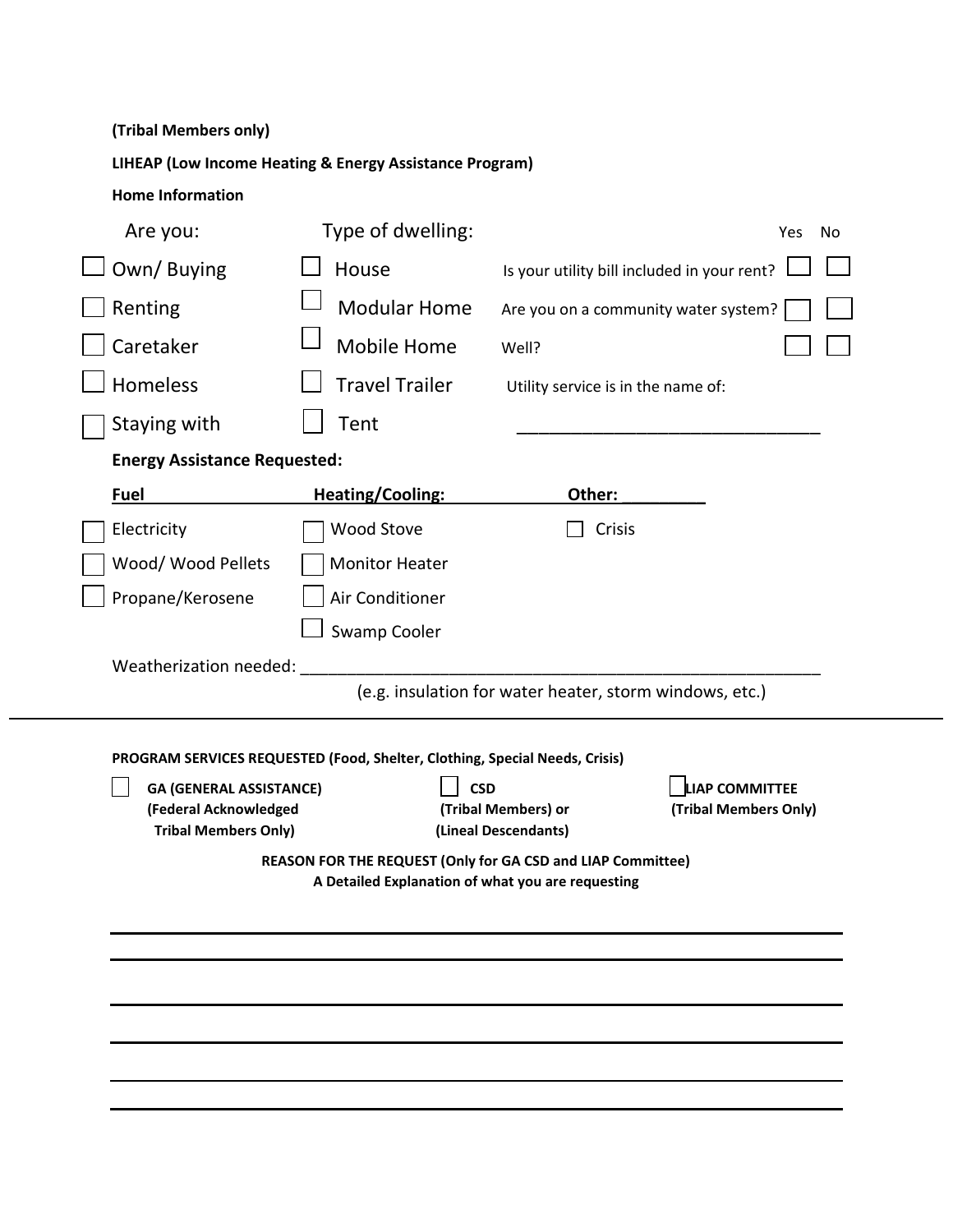### **LIAP APPLICATION CERTIFICATION**

Initial (Each Statement)

I understand that I am responsible for the completion of my application.

If I submit an incomplete application, I understand that my application will be placed on hold until all required documentation has been received by the LIAP program.

I certify that all the information provided for this application is true and correct to the best of my knowledge and is subject to verification by the LIAP program.

\_\_\_\_\_ I have read and understand that falsification, misuse of program funds and any statement or documentation given on this application and in my file will be considered and intentional program violation and grounds for termination from this program for one (1) fiscal year from the date of determination. In addition, I understand that I may be subject to prosecution under the law.

\_\_\_\_\_ I understand that all information/documentation submitted for this application is confidential and no information/documentation obtained through this application shall be made public.

|                        | Date: |  |
|------------------------|-------|--|
| Signature of Applicant |       |  |
|                        |       |  |

\_\_\_\_\_\_\_\_\_\_\_\_\_\_\_\_\_\_\_\_\_\_\_\_\_\_\_\_\_\_\_\_\_\_\_\_\_\_\_\_\_\_\_\_\_\_\_\_\_\_\_\_ Date: \_\_\_\_\_\_\_\_\_\_\_\_\_\_\_\_\_\_\_\_\_

LIAP Application's Preparer Signature (not the applicant) (this signature is used when applying for burial assistance)

### LIAP APPEAL PROCEDURES

The applicant may appeal any adverse decision made by the Low-Income Assistance Program (LIAP). The LIAP grievance process shall be as follows:

### Step 1

The applicant shall submit an appeal, in writing to the TANF Executive Director within 10 business days of receiving the LIAP adverse action. The TANF Executive Director shall review the LIAP administrator's decision, the applicants appeal, the application and supporting documentation received by the LIAP and render a decision within 10 business days. If the applicant is not satisfied with the TANF Executive Director's decision, the applicant can appeal the decision to the LIAP committee.

### Step 2

The applicant shall submit in writing an appeal to the adverse decision to the LIAP Committee within 10 business days of receiving the TANF Executive Director's decision. The LIAP Committee shall review the LIAP coordinator decision, the applicant's appeal, the application and supporting documentation received by the LIAP coordinator, the TANF Director's Decision and render a decision within 10 business days. If the applicant is not satisfied with the LIAP Committees decision, the applicant can appeal the decision to the Karuk Tribal Council.

### Step 3

The applicant shall submit in writing an appeal to the adverse decision to the Karuk Tribal Council within 10 business days of receiving the LIAP Committees decision. The Karuk Tribal Council shall review LIAP Administrator decision, the applicant's appeal, the application and supporting documentation received by the LIAP, the TANF Director's decision, and render a decision within 10 business days. The Karuk Tribal Council's decision is final.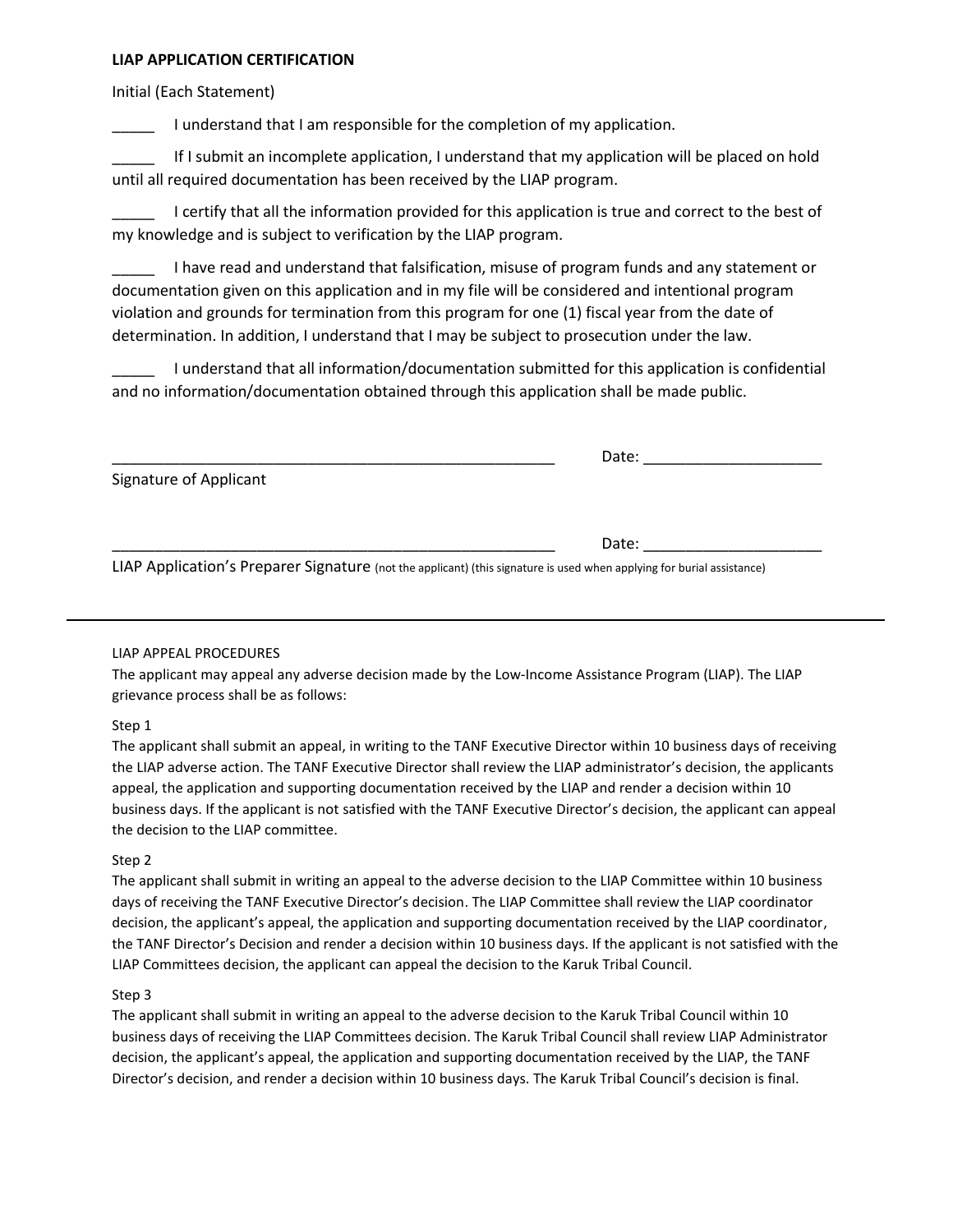# APPENDIX A RELEASE OF INFORMATION (ROI)

### **CONSENT FOR RELEASE OF INFORMATION**

I, \_\_\_\_\_\_\_\_\_\_\_\_\_\_\_\_\_\_\_\_\_\_\_\_\_\_\_\_\_\_\_\_\_\_\_\_\_\_\_\_ (Legal Name) hereby authorize LIAP to release and/or exchange all information pertaining to my application and supporting documentation submitted to determine my eligibility in the Low-Income Assistance Program.

This release of information is for the sole purpose of verifying the information provided on the application and verifying the supporting documentation.

I understand and consent to a photocopy of this authorization may be used for the purpose(s) stated above.

\_\_\_\_\_\_\_\_\_\_\_\_\_\_\_\_\_\_\_\_\_\_\_\_\_\_\_\_\_\_\_\_\_\_\_\_\_\_\_\_\_\_\_\_\_\_\_\_\_\_\_ Date: \_\_\_\_\_\_\_\_\_\_\_\_\_\_\_\_\_\_

Signature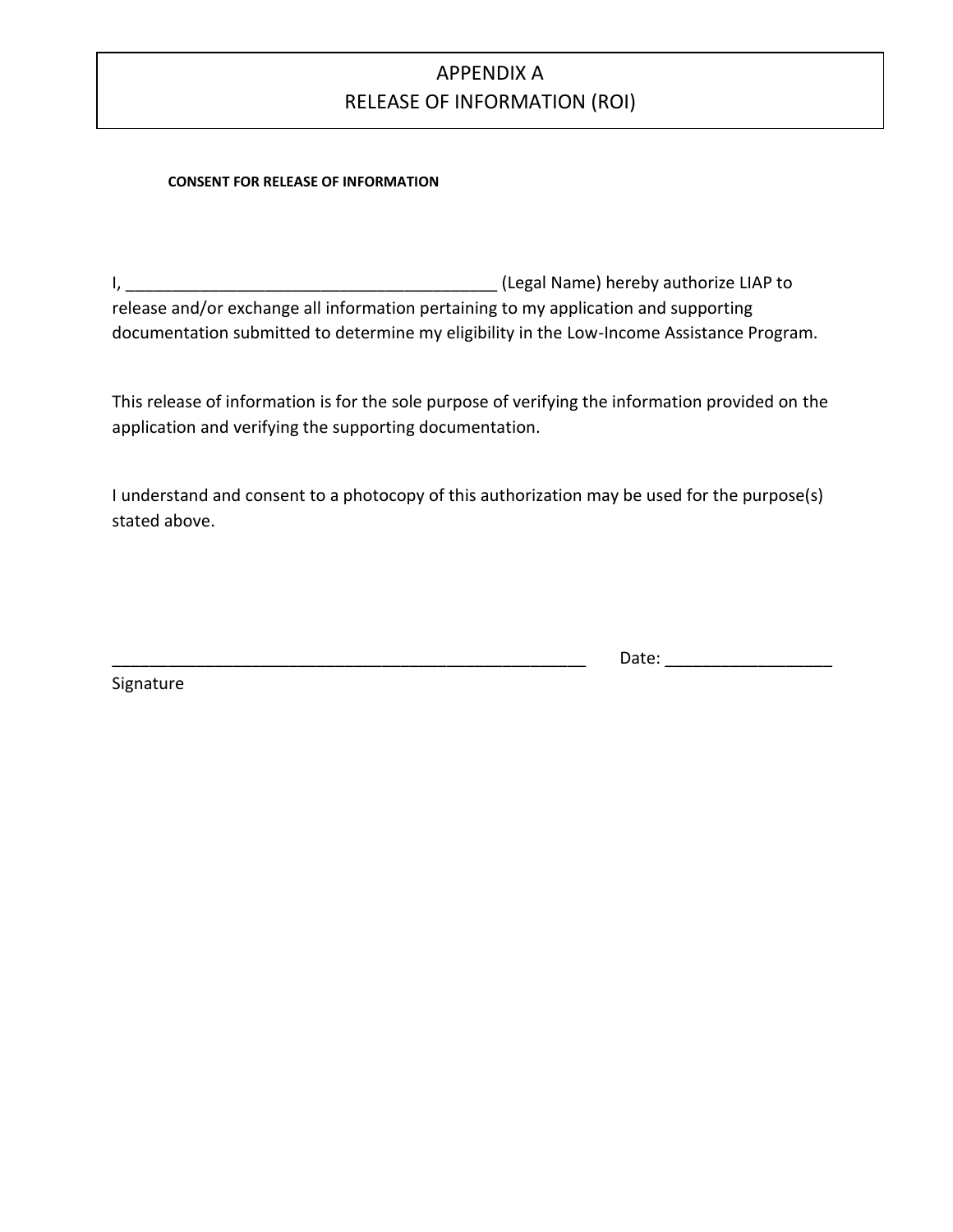## APPENDIX B LIAP APPEAL PROCEDURES

The applicant may appeal any adverse decision made by the Low-Income Assistance Program (LIAP).

### **The following process are to provide the applicant with instructions on the procedure of filing an appeal.**

1. Appeal in Writing

All appeals must be in writing and be submitted to the Contract Compliance Specialist, by the LIAP Administrator, who issued an adverse decision for services. The appeal must be signed and dated by the applicant.

2. Appeal Content

The appeal must include at least the following information: the decision being appealed, and the reason for the client's disagreement with the action. Client will provide a copy of the adverse decision. Client must include a current mailing address.

### **The LIAP grievance process shall be as follows:**

### Step 1

The applicant shall submit an appeal, in writing to the Contract Compliance Specialist within 10 business days of receiving the LIAP adverse action. The Contract Compliance Specialist shall review the LIAP administrator's decision, the applicants appeal, the application and supporting documentation received by the LIAP and render a decision within 10 business days. If the applicant is not satisfied with the Contract Compliance Specialist's decision, the applicant can appeal the decision to the LIAP committee.

### Step 2

The applicant shall submit in writing an appeal to the adverse decision to the LIAP Committee within 10 business days of receiving the Contract Compliance Specialist's decision. The LIAP Committee shall review the LIAP coordinator decision, the applicant's appeal, the application and supporting documentation received by the LIAP coordinator, the Contract Compliance Specialist's Decision and render a decision within 10 business days. If the applicant is not satisfied with the LIAP Committees decision, the applicant can appeal the decision to the Karuk Tribal Council.

### Step 3

The applicant shall submit in writing an appeal to the adverse decision to the Karuk Tribal Council within 10 business days of receiving the LIAP Committees decision. The Karuk Tribal Council shall review LIAP Administrator decision, the applicant's appeal, the application and supporting documentation received by the LIAP, the Contract Compliance Specialist's decision, and render a decision within 10 business days. The Karuk Tribal Council's decision is final.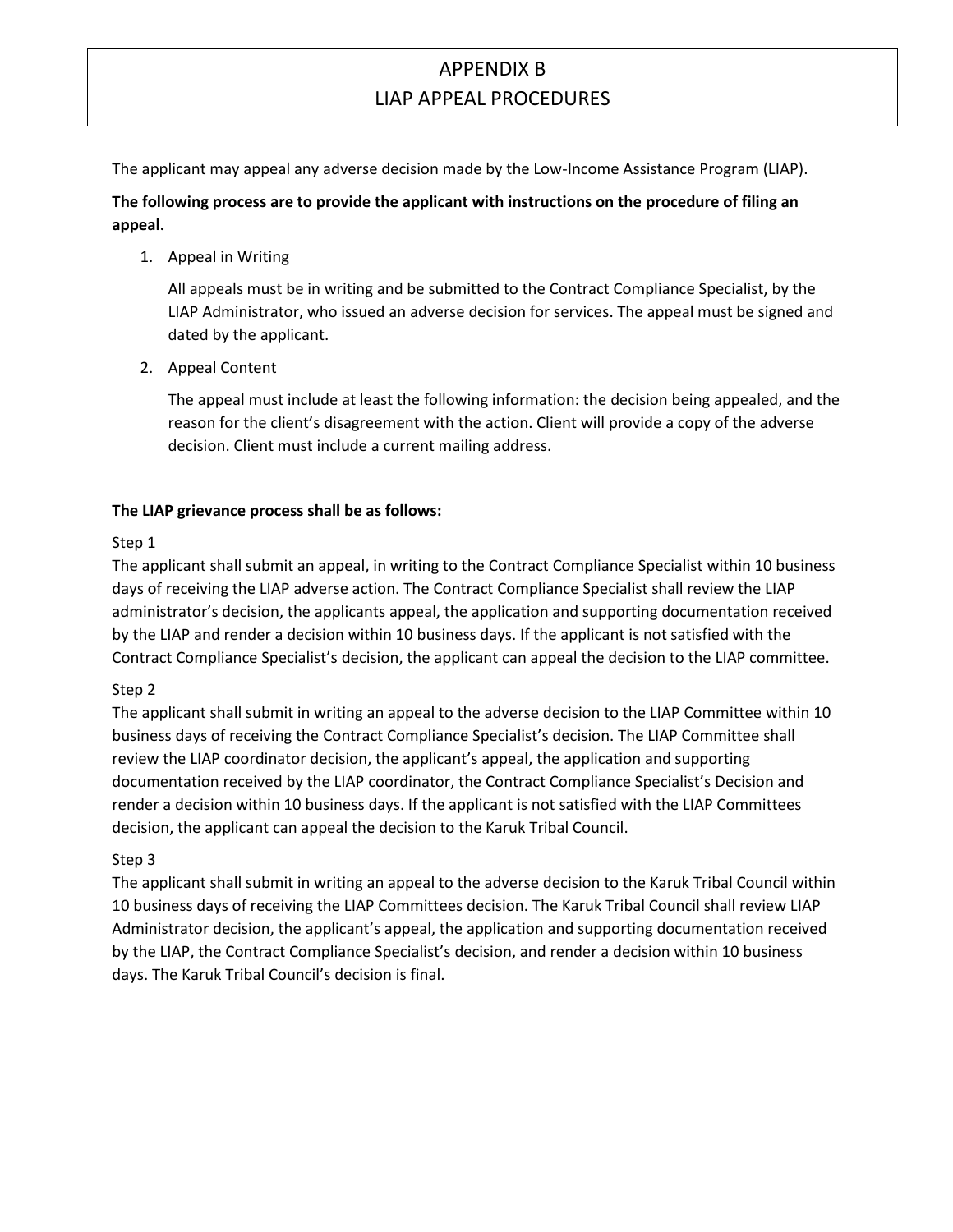## APPENDIX C LIAP STATEMENT OF MISCELLANEOUS EARNINGS

The Statement of Miscellaneous Earning is to be filled out by all adults, 18 years or older, listed on the individual's application, who is applying for LIAP assistance.

List all sources of earned/unearned income that have provided income for living expenses from October through September

| Month     | <b>Amount Received</b>                     | Source of earned/unearned income                                          |
|-----------|--------------------------------------------|---------------------------------------------------------------------------|
| October   |                                            |                                                                           |
| November  |                                            |                                                                           |
| December  |                                            |                                                                           |
| January   |                                            |                                                                           |
| February  |                                            |                                                                           |
| March     |                                            |                                                                           |
| April     |                                            |                                                                           |
| May       |                                            |                                                                           |
| June      |                                            |                                                                           |
| July      |                                            |                                                                           |
| August    |                                            |                                                                           |
| September |                                            |                                                                           |
|           |                                            | List how you are able to pay or the resources that provide the following: |
|           |                                            |                                                                           |
|           | Name of Source                             | <b>Street Address</b>                                                     |
|           |                                            |                                                                           |
|           |                                            |                                                                           |
|           |                                            |                                                                           |
|           | Medical: County Medi-Cal/Medicaid/Medicare | <b>Healthy Families</b>                                                   |

Karuk Tribal Health None

### **CERTIFICATION**

Initials (For each Statement)

\_\_\_\_\_ I certify that all the information provided above is true and correct to the best of my knowledge and is subject to verification.

\_\_\_\_\_ I understand that falsification of this information shall be grounds for termination from the LIAP Program for one fiscal year and may be subject to prosecution under the law.

I further give my permission for the Karuk LIAP to verify all information provided on this form.

Print Name Signature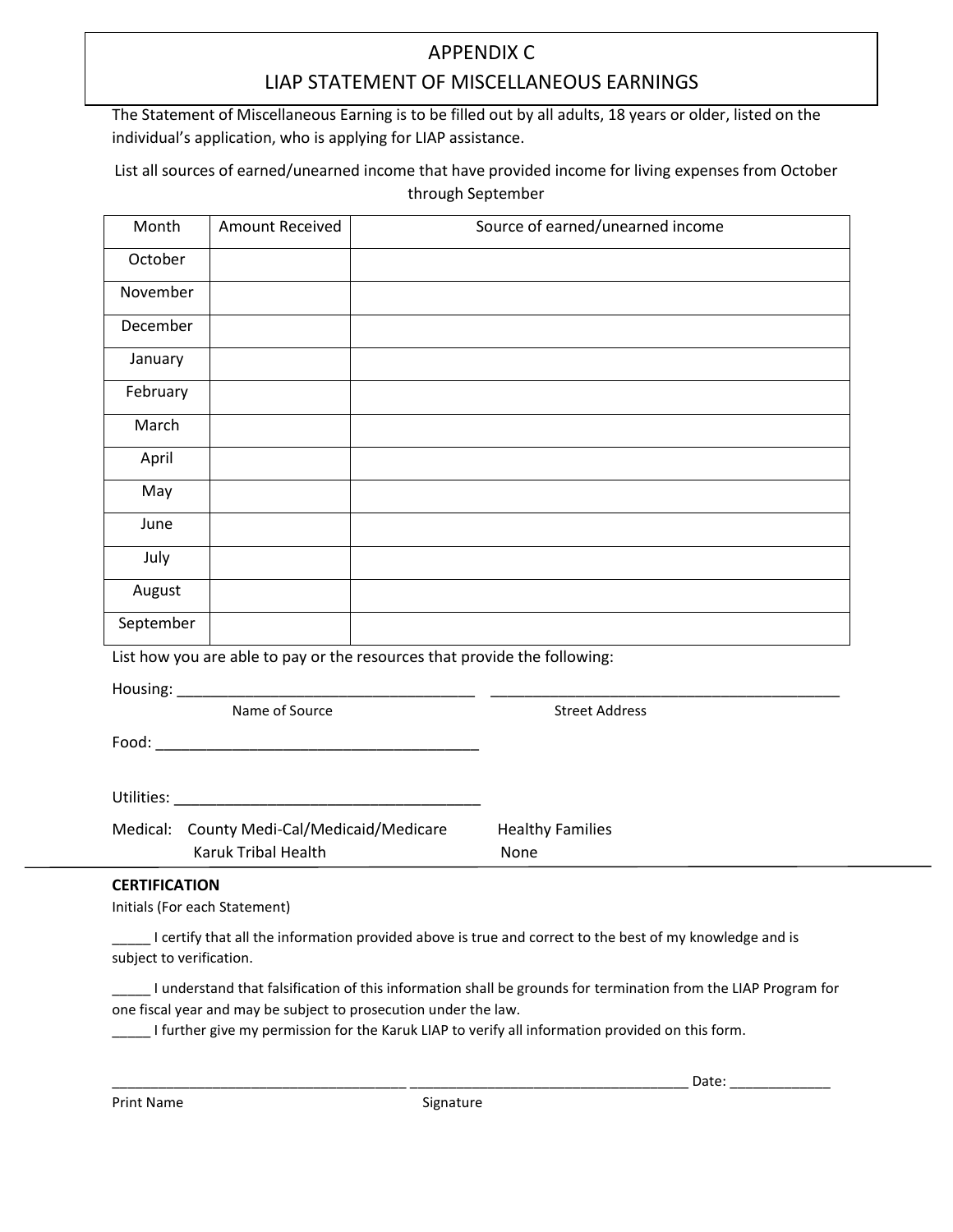## APPENDIX D LIAP HARDSHIP REQUEST (BURIAL)

When filling out this Hardship Request there must be a LIAP application on file for the Decedent. If one is not on file with the Low-Income Assistance Program (LIAP), then you must fill out a LIAP application on behalf of the deceased. This form will be submitted with the LIAP application.

| <b>REQUESTER</b>                    |                                                                                                                                                                                                                                                                        |
|-------------------------------------|------------------------------------------------------------------------------------------------------------------------------------------------------------------------------------------------------------------------------------------------------------------------|
|                                     |                                                                                                                                                                                                                                                                        |
|                                     |                                                                                                                                                                                                                                                                        |
|                                     |                                                                                                                                                                                                                                                                        |
| <b>Other Resources:</b>             | <b>Private Burial Insurance</b><br>Checking/Saving Account<br>Mortgages<br>None<br><b>Promissory Notes</b><br>Retirement/Annuities<br>VA Plot                                                                                                                          |
| <b>DECEDENT INFORMATION</b>         |                                                                                                                                                                                                                                                                        |
|                                     | Name of Decedent and Tribal Enrollment #                                                                                                                                                                                                                               |
| Date of Death: $\frac{1}{\sqrt{2}}$ |                                                                                                                                                                                                                                                                        |
|                                     | FILING A HARDSHIP REQUEST (MUST BE SUBMITTED WITHIN 30 DAYS OF DEATH)                                                                                                                                                                                                  |
|                                     | A LIAP application must be filled out by the relative requesting assistance.                                                                                                                                                                                           |
|                                     | The relative filing for assistance must fill out the LIAP application. If LIAP has an application on file, the application must have<br>been filed within the last six months. If the application is older than six months, then the application must be re-certified. |
|                                     | Required Documentation: Copy of Death Certificate<br>Copy of Funeral Invoice                                                                                                                                                                                           |

**Other Burial Assistance Needs:**

#### **CERTIFICATION**

Initial (Each Statement)

By signing this hardship request, I do certify that the above information provided is true to the best of my knowledge and is subject to verification by the Low-Income Assistance Program. I have read and understand that falsification, misuse of program funds, and any statement made or documentation given both on this hardship request and in my file will be considered fraud and grounds for termination from this program for one (1) year from the date of determination and that I may be subject to prosecution under law.

I understand that all information/documentation is confidential and will be used only to provide data from funding agencies, and no information/documentation obtained through this release shall be made public. Requester certifies that no other resources are available to the decedent to assist with burial costs and all income sources of the decedent have ceased.

Signature